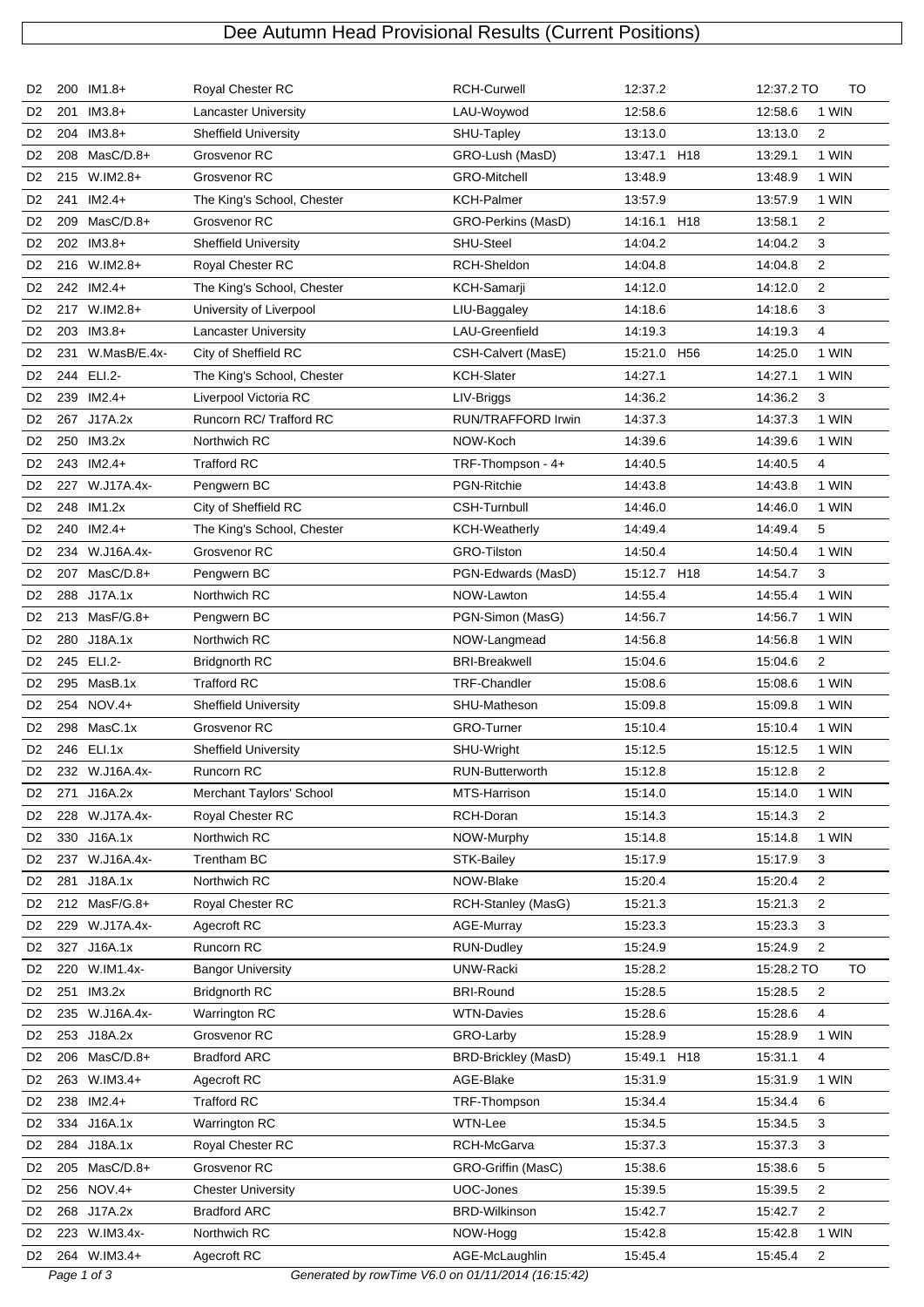|                                  | Dee Autumn Head Provisional Results (Current Positions) |                 |                            |                          |             |            |                |  |  |
|----------------------------------|---------------------------------------------------------|-----------------|----------------------------|--------------------------|-------------|------------|----------------|--|--|
| D <sub>2</sub>                   |                                                         | 283 J18A.1x     | Pengwern BC                | PGN-Rogers               | 15:45.8     | 15:45.8    | 4              |  |  |
| D <sub>2</sub>                   |                                                         | 349 J15A.1x     | Mersey RC                  | MES-Thomas               | 15:47.5     | 15:47.5    | 1 WIN          |  |  |
| D <sub>2</sub>                   |                                                         | 218 W.NOV.8+    | Grosvenor RC               | GRO-Weston               | 15:47.6     | 15:47.6    | 1 WIN          |  |  |
| D <sub>2</sub>                   |                                                         | 247 ELI.1x      | Northwich RC               | NOW-Burgess              | 15:47.9     | 15:47.9    | 2              |  |  |
| D <sub>2</sub>                   |                                                         | 294 MasB.1x     | Grosvenor RC               | GRO-Donovan              | 15:48.8     | 15:48.8    | 2              |  |  |
| D <sub>2</sub>                   |                                                         | 335 J16A.1x     | <b>Trafford RC</b>         | <b>TRF-Carr</b>          | 15:49.4     | 15:49.4    | 4              |  |  |
| D <sub>2</sub>                   |                                                         | 340 J16A.1x     | <b>Trentham BC</b>         | STK-Drakeford            | 15:51.3     | 15:51.3    | 5              |  |  |
| D <sub>2</sub>                   |                                                         | 275 W.NOV.2x    | Northwich RC               | <b>NOW-Davies</b>        | 15:54.2     | 15:54.2    | 1 WIN          |  |  |
| D <sub>2</sub>                   |                                                         | 252 J18A.2x     | Liverpool Victoria RC      | LIV-Sharples             | 15:54.4     | 15:54.4    | $\overline{c}$ |  |  |
| D <sub>2</sub>                   |                                                         | 210 MasE.8+     | Royal Chester RC           | RCH-Cox                  | 15:54.7     | 15:54.7    | 1 WIN          |  |  |
| D <sub>2</sub>                   | 341                                                     | J16A.1x         | <b>Trentham BC</b>         | STK-Houldcroft           | 15:55.2     | 15:55.2    | 6              |  |  |
| D <sub>2</sub>                   |                                                         | 297 MasC.1x     | Grosvenor RC               | GRO-McDonald             | 15:57.0     | 15:57.0    | 2              |  |  |
| D <sub>2</sub>                   |                                                         | 329 J16A.1x     | The King's School, Chester | <b>KCH-Bulkeley</b>      | 15:58.1     | 15:58.1    | $\overline{7}$ |  |  |
| D <sub>2</sub>                   |                                                         | 299 MasC.1x     | Grosvenor RC               | GRO-Johnston             | 15:58.3     | 15:58.3    | 3              |  |  |
| D <sub>2</sub>                   |                                                         | 273 W.IM2.2x    | Ironbridge RC              | <b>IRO-Stokes</b>        | 16:00.3     | 16:00.3    | 1 WIN          |  |  |
| D <sub>2</sub>                   |                                                         | 317 W.J15A.4x+  | Royal Chester RC           | RCH-Twigg                | 16:00.9     | 16:00.9    | 1 WIN          |  |  |
| D <sub>2</sub>                   |                                                         | 266 W.MasB/D.4+ | Royal Chester RC           | RCH-Miller (MasD)        | 16:41.8 H37 | 16:04.8    | 1 WIN          |  |  |
| D <sub>2</sub>                   |                                                         | 211 MasE.8+     | Rex BC                     | <b>REX-Obrien</b>        | 16:06.7     | 16:06.7    | 2              |  |  |
| D <sub>2</sub>                   |                                                         | 315 W.J15A.4x+  | Warrington RC              | WTN-Nyland               | 16:06.7     | 16:06.7    | $\overline{2}$ |  |  |
| D <sub>2</sub>                   |                                                         | 336 J16A.1x     | The King's School, Chester | <b>KCH-Smith</b>         | 16:08.8     | 16:08.8    | 8              |  |  |
| D <sub>2</sub>                   |                                                         | 270 J16A.2x     | The King's School, Chester | <b>KCH-Carty</b>         | 16:08.8     | 16:08.8    | 2              |  |  |
| D <sub>2</sub>                   | 290                                                     | J17A.1x         | <b>Bradford ARC</b>        | BRD-Hudman               | 16:09.0     | 16:09.0    | 2              |  |  |
| D <sub>2</sub>                   |                                                         | 307 MasF/G.1x   | Runcorn RC                 | RUN-Perrin (MasF)        | 16:11.7     | 16:11.7    | 1 WIN          |  |  |
| D <sub>2</sub>                   |                                                         | 333 J16A.1x     | The King's School, Chester | KCH-Kitchen              | 16:11.9     | 16:11.9    | 9              |  |  |
| D <sub>2</sub>                   |                                                         | 233 W.J16A.4x-  | Merchant Taylors' School   | MTS-Roughley             | 16:12.7     | 16:12.7    | 5              |  |  |
| D <sub>2</sub>                   |                                                         | 222 W.IM3.4x-   | Runcorn RC                 | <b>RUN-Swindells</b>     | 16:15.6     | 16:15.6    | 2              |  |  |
| D <sub>2</sub>                   |                                                         | 331 J16A.1x     | Pengwern BC                | <b>PGN-Farrow</b>        | 16:15.9     | 16:15.9    | 10             |  |  |
| D <sub>2</sub>                   |                                                         | 324 J15A.2x     | Pengwern BC                | PGN-Townshend            | 16:17.1     | 16:17.1    | 1 WIN          |  |  |
| D <sub>2</sub>                   |                                                         | 236 W.J16A.4x-  | Warrington RC              | <b>WTN-Rooney</b>        | 16:17.4     | 16:17.4    | 6              |  |  |
| D <sub>2</sub>                   |                                                         | 255 NOV.4+      | Grosvenor RC               | GRO-Dodd                 | 16:18.7     | 16:18.7    | 3              |  |  |
| D <sub>2</sub>                   |                                                         | 328 J16A.1x     | Grosvenor RC               | GRO-Whyman               | 16:19.8     | 16:19.8    | 11             |  |  |
| D <sub>2</sub>                   |                                                         | 292 W.IM2.1x    | Warrington RC              | <b>WTN-Glover</b>        | 16:22.2     | 16:22.2    | 1 WIN          |  |  |
| D <sub>2</sub>                   | 259                                                     | $W.IM3.4+$      | Lancaster University       | LAU-Jones                | 16:23.6     | 16:23.6    | 3              |  |  |
| D <sub>2</sub>                   |                                                         | 226 W.J18A.4x-  | <b>Bradford ARC</b>        | <b>BRD-Jones-Gerrard</b> | 16:24.8     | 16:24.8 TO | <b>TO</b>      |  |  |
| D <sub>2</sub>                   |                                                         | 274 W.IM2.2x    | <b>Salford University</b>  | SFU-Daniels              | 16:25.7     | 16:25.7    | 2              |  |  |
| D <sub>2</sub>                   | 338                                                     | J16A.1x         | Royal Chester RC           | RCH-Jones                | 16:25.8     | 16:25.8    | 12             |  |  |
| D <sub>2</sub>                   |                                                         | 339 J16A.1x     | Royal Chester RC           | RCH-Westoby              | 16:27.0     | 16:27.0    | 13             |  |  |
| D <sub>2</sub>                   |                                                         | 337 J16A.1x     | <b>Trafford RC</b>         | TRF-Barry                | 16:27.0     | 16:27.0    | 14             |  |  |
| D <sub>2</sub>                   |                                                         | 225 W.IM3.4x-   | Pengwern BC                | PGN-Hulton-Harrop        | 16:27.4     | 16:27.4    | 3              |  |  |
| D <sub>2</sub>                   | 230                                                     | W.MasB/E.4x-    | Grosvenor RC               | GRO-Dutton (MasB)        | 16:29.2     | 16:29.2    | $\overline{c}$ |  |  |
| D <sub>2</sub>                   | 261                                                     | $W.IM3.4+$      | Northwich RC               | NOW-Gardner              | 16:30.4     | 16:30.4    | 4              |  |  |
| D <sub>2</sub>                   | 291                                                     | W.IM2.1x        | Merchant Taylors' School   | MTS-Gillbanks            | 16:30.9     | 16:30.9    | $\overline{2}$ |  |  |
| D <sub>2</sub>                   |                                                         | 296 MasC.1x     | Mersey RC                  | MES-Marr                 | 16:33.5     | 16:33.5    | 4              |  |  |
| D <sub>2</sub>                   |                                                         | 318 W.J15A.4x+  | Royal Chester RC           | RCH-Jones                | 16:33.9     | 16:33.9    | 3              |  |  |
| D <sub>2</sub>                   |                                                         | 257 MasD.4+     | <b>Bridgnorth RC</b>       | <b>BRI-Walker</b>        | 16:35.3     | 16:35.3 TO | TO             |  |  |
| D <sub>2</sub>                   |                                                         | 346 J15A.1x     | Warrington RC              | WTN-Eaves                | 16:35.5     | 16:35.5    | 2              |  |  |
| D <sub>2</sub>                   | 301                                                     | MasD.1x         | Royal Chester RC           | <b>RCH-Miller</b>        | 16:38.1     | 16:38.1    | 1 WIN          |  |  |
| D <sub>2</sub>                   |                                                         | 303 MasE.1x     | Pengwern BC                | PGN-Wilkinson            | 16:40.2     | 16:40.2    | 1 WIN          |  |  |
| D <sub>2</sub>                   |                                                         | 306 MasF/G.1x   | Grosvenor RC               | GRO-McMahon (MasF)       | 16:40.7     | 16:40.7    | $\overline{2}$ |  |  |
| D <sub>2</sub>                   | 347                                                     | J15A.1x         | Royal Chester RC           | RCH-Smith                | 16:41.2     | 16:41.2    | 3              |  |  |
|                                  |                                                         | 258 W.IM3.4+    | Pengwern BC                | PGN-Jones                | 16:42.2     | 16:42.2    | 5              |  |  |
| D <sub>2</sub><br>D <sub>2</sub> |                                                         | 345 J15A.1x     | Warrington RC              | <b>WTN-Baguley</b>       | 16:42.4     | 16:42.4    | 4              |  |  |
| D <sub>2</sub>                   |                                                         | 282 J18A.1x     | Northwich RC               | NOW-RadfordJ             | 16:45.8     | 16:45.8    | 5              |  |  |
| D <sub>2</sub>                   |                                                         | 319 W.J15A.4x+  | Liverpool Victoria RC      | LIV-Hanlon               | 16:47.7     | 16:47.7    | 4              |  |  |
|                                  |                                                         |                 |                            | <b>BRD-Coates</b>        |             |            |                |  |  |
| D <sub>2</sub>                   |                                                         | 249 IM1.2x      | <b>Bradford ARC</b>        |                          | 16:48.7     | 16:48.7    | $\overline{2}$ |  |  |

Page 2 of 3 Generated by rowTime V6.0 on 01/11/2014 (16:15:44)